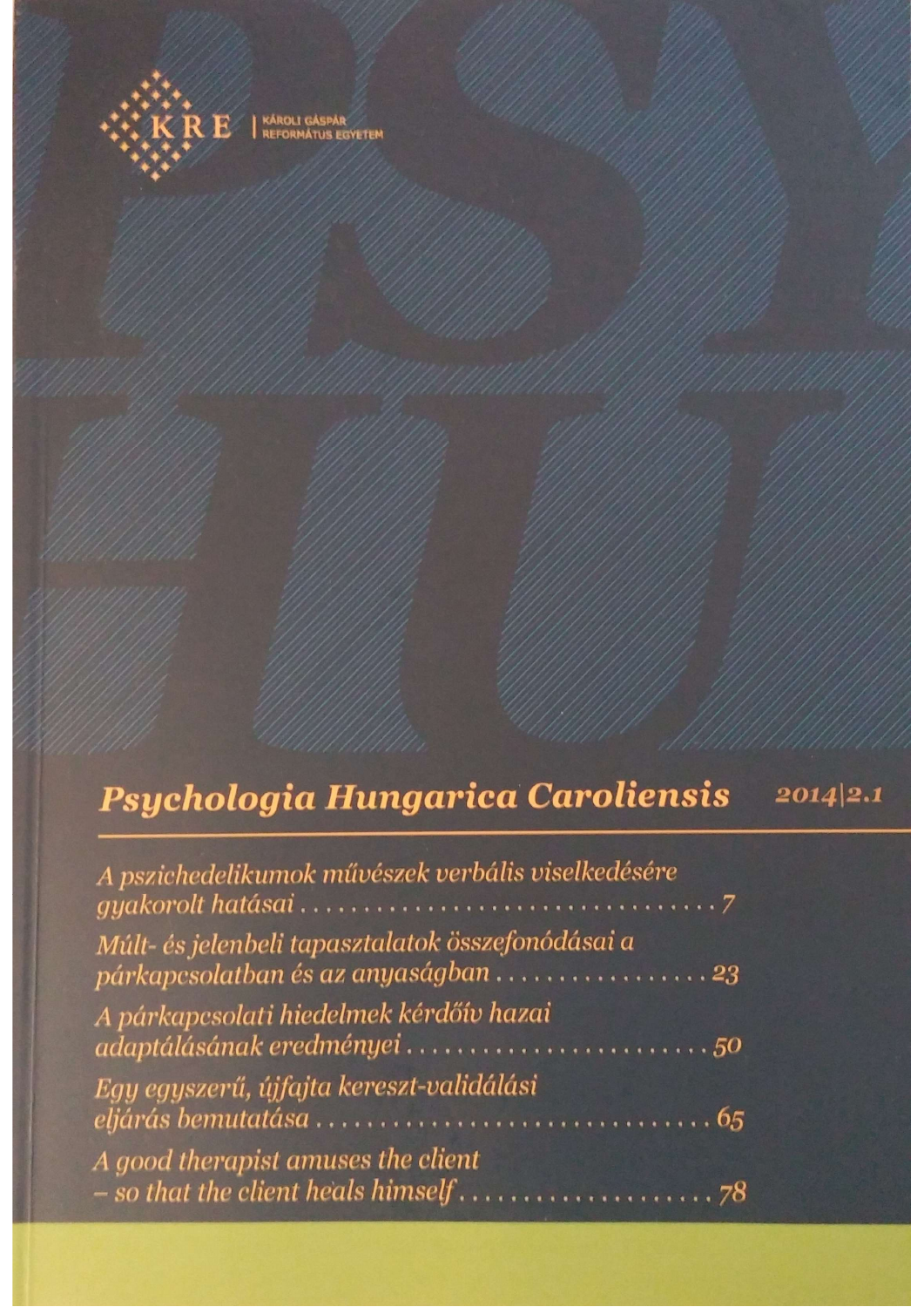# A GOOD THERAPIST AMUSES THE CLIENT – SO THAT THE CLIENT HEALS HIMSELF

# About Neuro-Linguistic Programming from the perspective of Mag. Peter Schütz<sup>1</sup> MBA

Roland Kasek KRE Institute of Psychology, E-mail: roland@kasek.com

*When I fi rst talked with Gyula Biró, that I would like to interview you and asked for help in organising these meetings, his phone rang and it was you calling. What do you think about synchronicity and the collective unconscious?*

These concepts are a little out of my reach. I'm on my phone a lot and there's a very high chance that I'd call my friends in the afternoon around 6-7 because that's when we have time to chat, after I've finished with my daily tasks. But I'll give you another example: my wife and I have known each other for a long time, sometimes when the phone rings, I can "feel" it's her at the other end of the line. But to be honest, I think I have just learned the frequency at which we search each other's company and I can feel she will call. It's easier to assume that things happen because of probability rather than search for the real "esoteric" reasoning behind things. Probably we condition ourselves to different things, and then try to tell ourselves that it's due to some higher power, because it's more credible for us that way.

*In my experience, NLPt also operates with conditioning, involving other therapeutic practices, making it much more effective. How did this method develop?*

Bandler, Grinder and Pucelik put NLP into a sort of draft based on Virginia Satir's, Milton Erickson's and Fritz Perls' therapeutic practices and extended by the work of Chomsky, Bateson, and Korzybski.

<sup>1</sup> Peter Schütz (1952), Vienna, healthpsychologist, psychotherapist, Sigmund Freud's descendant, short psychotherapy expert, EMDR trainer and accredited teaching group psychotherapist, codeveloped and teaches the Neuro-Linguistic Psychotherapy (NLPt) and professional NLP since the late 80's. He serves as secretary general of the EANLPt.org and is the coauthor of several research and publications on NLPt. More information: www.schuetz.at/ps

Psychologia Hungarica II/1. 78–82. pp. © KRE Pszichológia Intézete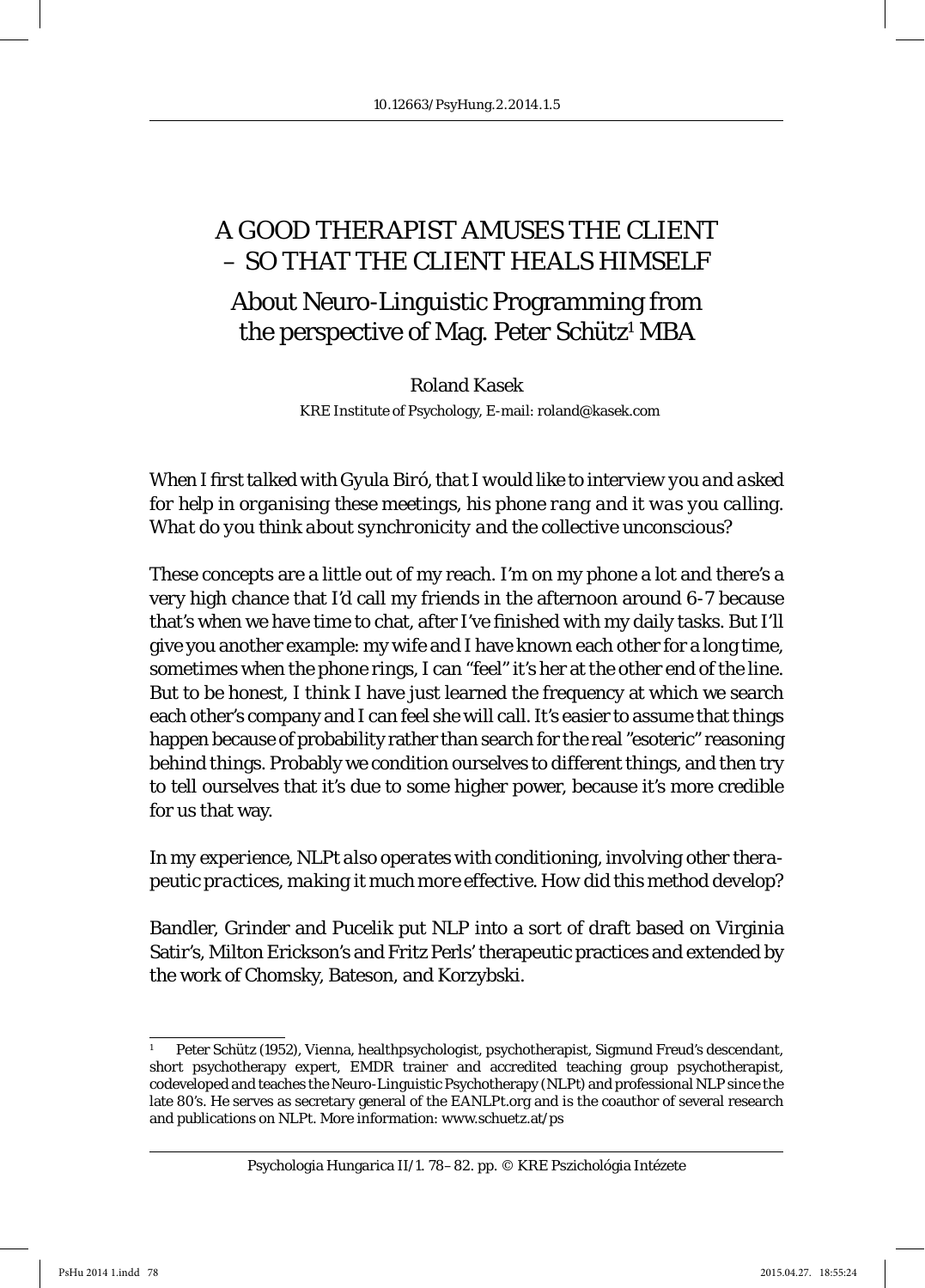And in the US, behavioristic approaches are pervasive… The content and process of the work and the emphasis on conscious and unconscious modelling that they carried out was very impressive – at least for short time conditioning – with excellent thoughts and theories. On the other hand, a strong science and research phobia, coming from an anti-establishment tradition and the characters from 2 of the 3 founders, did not help the credibility of NLP. This had to be put in balance much later within the European Association for Neuro-Linguistic Psychotherapy frame.<sup>2</sup>

However, we, who met NLP in 1983 as already trained psychodynamic psychotherapists, were not too happy with our American friend's commercially well organized but professionally simplicistic and ethically highly doubtable marketing approaches. In the US , due to other working law regulations, you only have 2 weeks vacation – so NLP is sold in 2 weeks long sect-like seminars for up to 150 participants to get a NLP Practitioner certificate. Compare that to our professional programme, where a maximum of 25 students need 37 days, with 4-5 different trainers, to acquire the knowledge required for basic NLP coaching. This has been so since 1985. Obviously, the short manipulative version sells much better. As a professional in this field and in the interest of good work with clients, we go for professional quality and sustainable excellence. That is why, in addition to the enhanced structure, we decided to adapt the name, as well. From NLP to professional NLP and neurolinguistic psychotherapy. You cannot buy a  $\epsilon$  100 diploma here or learn NLP from a CD or e-book. To work with people efficiently you need professional training and highly qualified instructors with exceptional curricula.

Our professional NLP coaching training (Austrian standard ) is 2.5 years, our psychotherapy training is around 5 years long. We require a strong psychology background and understanding from our applicants, but not a psychology degree. This is the main reason why in 1999, the scrutineers of the European Association for Psychotherapy (EAP) stated that NLP's reputation in general is pretty bad, but due to our training system, NLPt will be approved with appreciation. The two are poles apart, i.e a Lada is a Lada while a Mercedes is a Mercedes, although they both roll. Apart from NGO, we have 6 government accreditations for coaching and psychotherapy, and the efficacy has been proven.<sup>3</sup>

*The only change in the name of both is a "t" at the end, which makes telling*  which is which quite difficult. Is there any reasoning behind this?

<sup>2</sup> Learn more at: www.eanlpt.org

<sup>3</sup> Learn more at: www.nlpt.at/res1.pdf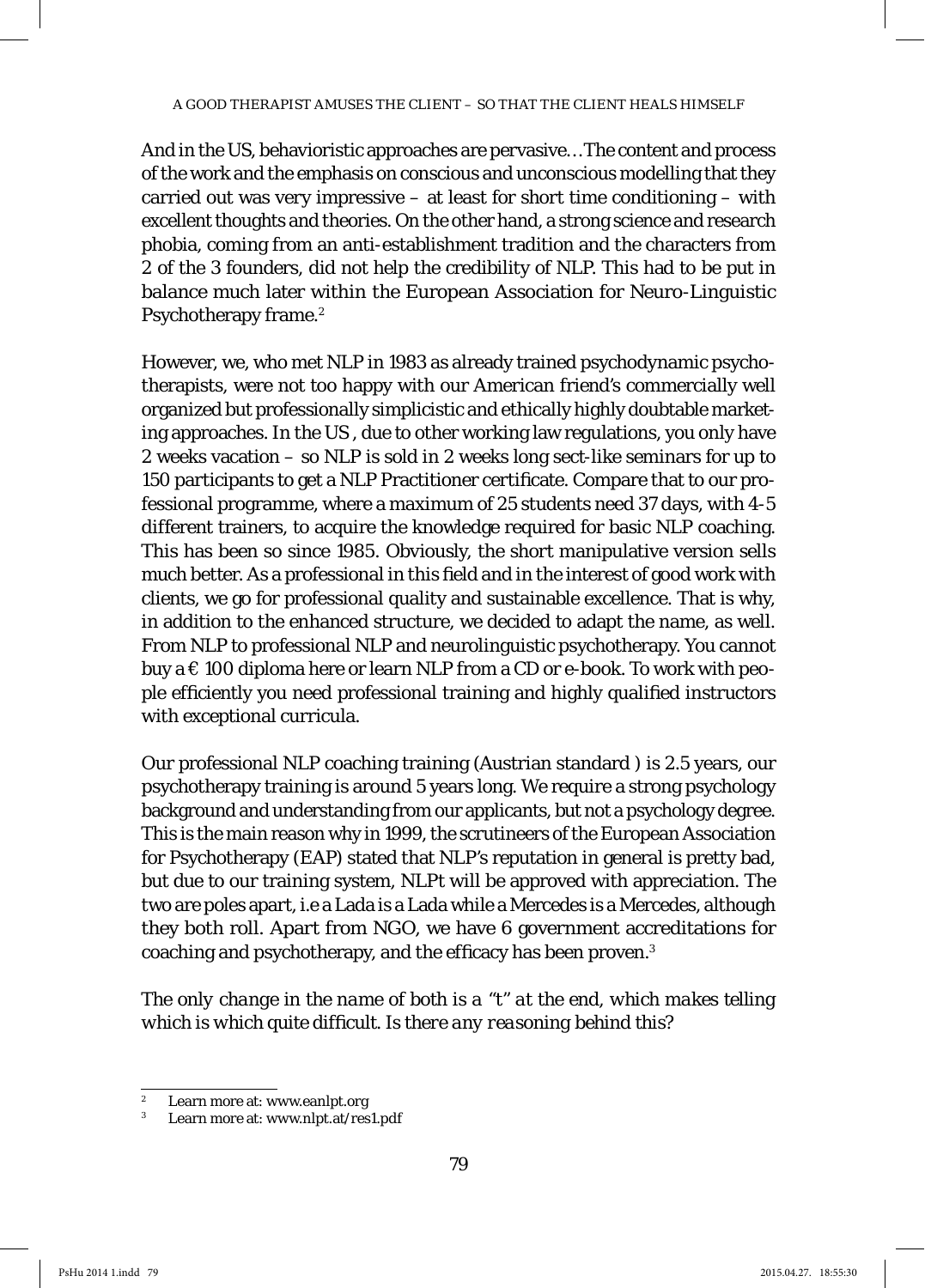#### ROLAND KASEK

Partly financial, partly out of tradition and loyalty. If we had unlimited resources, it would be easy to spread a new name, on the other hand, changing the name totally might imply, for some, the denial of our origins. NLP is known worldwide and the added "t" indicates a very high quality standard for it, with an improved version directed towards therapy. I also trust that people who want to work with others are willing and cognitively able to differentiate. Obviously, it is important that there is a distinction, as I have seen myself that since the late 80 's more and more people jump on the "NLP-train". They wanted to get rich and manipulative quickly, even though many trainers were far from acceptable standards and that was what the students modelled on. These reduced trainings spread like an infectious disease and the brilliant blueprint that was once created had been lost. To avoid this, we chose slower growth, focusing our resources primarily on development and training.

#### *What are your development strategies and research goals?*

To prove to the Academic world and the press that professional NLP/NLPt really function. Initially, we had a problem with the research, due to our small number of trained therapists. But even with our disabilities we managed to do a comparative analysis RCR Study at the end of  $90's<sup>4</sup>$ . 55 clients participated in traditional therapy, while our team of 37, treated a group of 60 (paired according to their medical history) with the NLPt method. After the treatment the group involved in traditional therapy reported that 47.5% of them didn't feel any different, 8% felt worse. Whilst those involved with the NLP therapy reported that 1.9% of them felt the same, 0% felt worse and in addition nearly two thirds of them felt much better. It would be sufficient if we could just keep up the quality. Of course, in the meantime our work is developing, although at slower pace, because every change comes with responsibility. We must also be certain that any development achieved will advance us forward and enhance the method.

### *If I understand correctly, this rigorous training system greatly contributed to your membership in the EAP?*

Yes, we requested the initiation of the recruitment process, because it was thought that the self-reference in worldwide NLP is rather problematic. In other words, stating things about ourselves can easily be questionable and might also seem rather frivolous and narcissistic. In most European countries, it's considered enough if someone claims they're a therapist. In some places you can call yourself a psychotherapist without having any formal training, which can

<sup>4</sup> Genser-Medlitsch, M. & Schütz, P. (2004): /Czy neurolingwistyczna psychotherapia jest efektywna/? In: Nowiny Psychologiczne. Warszawa: Polskie Towarzystwo Psychologiczne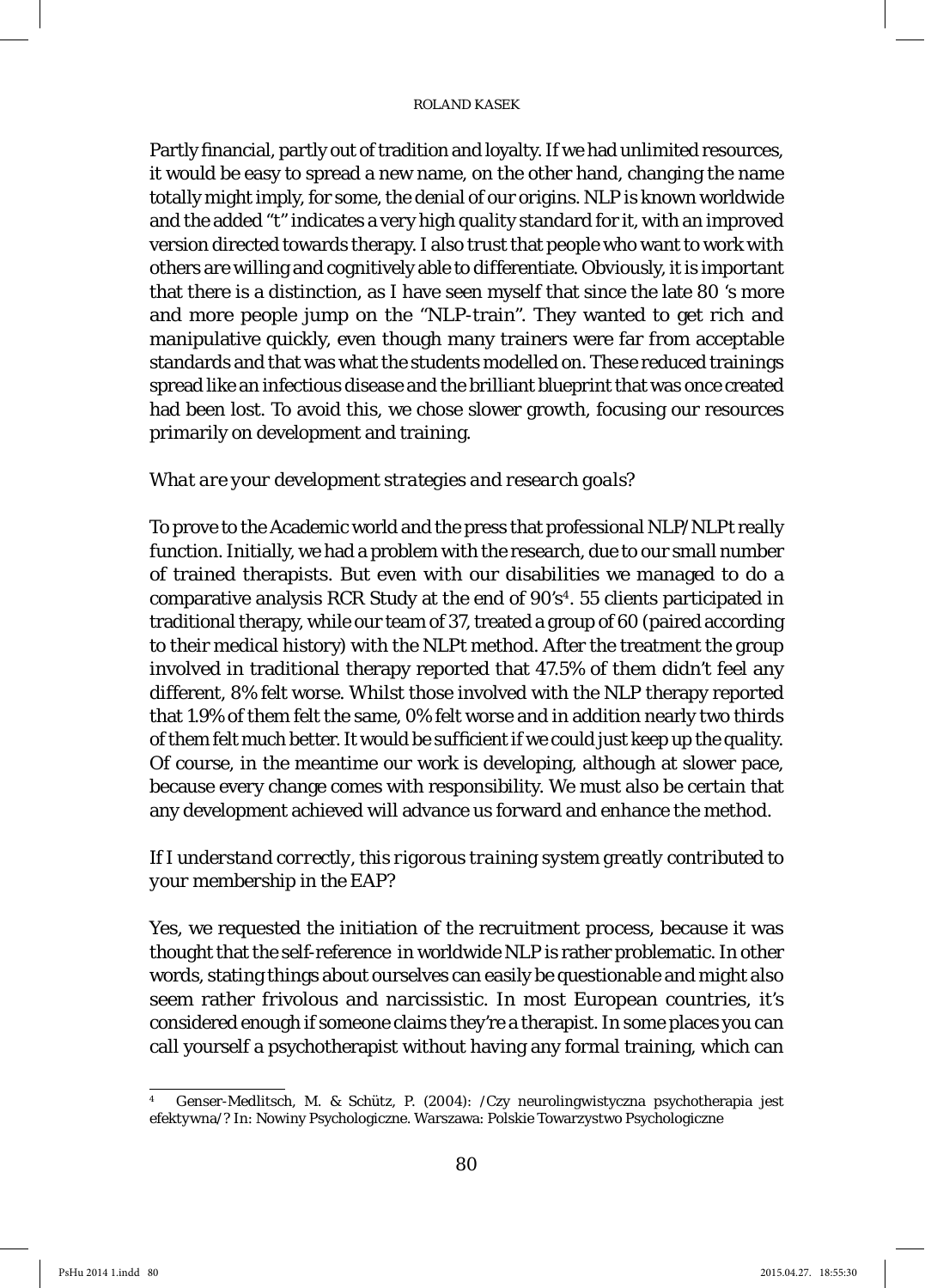be very misleading. However, it was important for us to not only develop a training program a psychotherapist – who knows his craft – would be proud of, but to have the acceptance of professional organisations. We were granted EAP membership back in 1999. In fact, this means that the industry giants acknowledge our work, while the other branches of NLP, especially the manipulative commercial versions prove to be interfering and disturbing.

Also, please note that professional NLP and NLPt is a synthesis of goal orientation, Gestalt, systemic, cognitive, psychodynamic, linguistic and hypnotherapeutic approaches. It gives a lot of competence and takes some time to get competent.5 You'll understand it quickly, but it takes some time and effort to get competent in applying it with inner and outer conflicts and goals.

### *What has changed over the years? How did the economic processes affect the emerging challenges and problems that needed solving?*

Above all, the processes are much more streamlined, technology accelerates development and puts more and more pressure on the less competent workers, thus, reducing their actual mobility.

We also develop a very thorough process for competence check with videos, so that the clients can trust the certificates. Of course, this can be improved with personal development, but professional NLP and NLPt isn't magic, it can't fix everything. For example, we cannot cure ADHD or psychosis. Research has shown though, that among other things, depression, phobias, PTSD, psychological allergies, systemic topics, compulsion and lack of motivation can be treated excellently, if the client is motivated. Thus, with our professional NLP and NLPt method, we managed to improve the life quality of a large number of people. Of course it will take time until the CEOs recognize this.

*How is it possible to continue with short term therapy, when you come to the conclusion that to reach your wanted goal, you have to jump over a bigger, different barrier?*

This is not only relevant for psychotherapy, but also for the much larger field of professional NLP coaching. Incorrect goal orientation and incomplete assessment is to blame here. The same is true concerning execution of work. In general, untrained coaches and therapists believe that the goal is obvious from the first sight. Even if time does justify the first assumption, you still need to create

<sup>5</sup> A short summary on the key paradigm is at: http://www.nlpzentrum.at/outcome1/outcomeframe1.pdf.